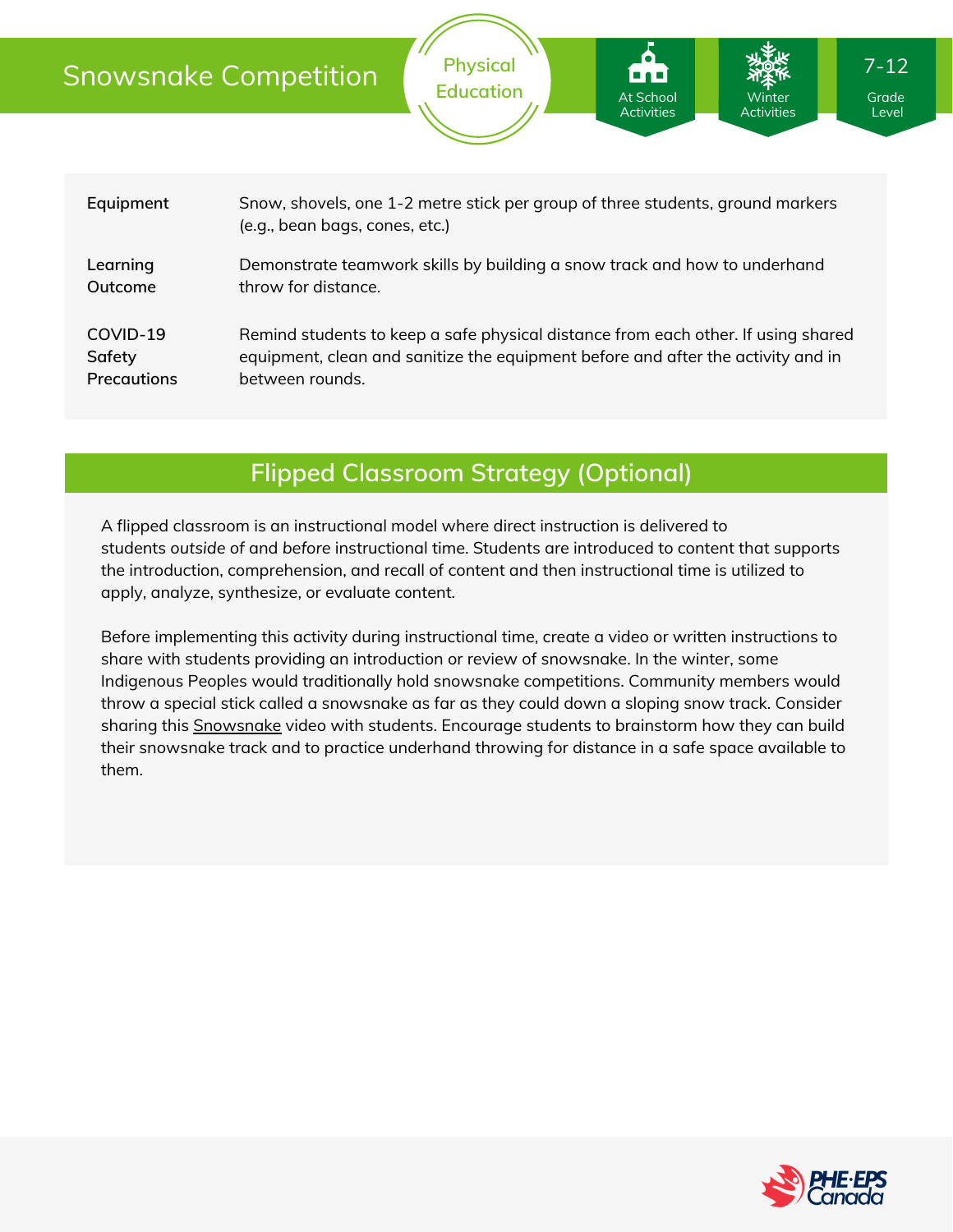# Snowsnake Competition



## **Activity Description**

If utilizing a flipped classroom approach, review what they learned from the video or written instructions they viewed before the activity. If not utilizing a flipped classroom approach, provide students with an introduction or review of snowsnake. Explain that in the winter, some Indigenous Peoples would traditionally hold snowsnake competitions. Community members would throw a special stick called asnowsnake as far as they could down a sloping snow track. Consider sharing this [Snowsnake](https://www.youtube.com/watch?v=piQx9v1gVMY) video with students.

Before beginning the activity, review safety guidelines with students. Ensure that students know that they are not to stand on the snow track while a group member is throwing.

Divide students into groups of three. Provide groups with shovels and any other equipment to make their own snowsnake track. Groups work together to make their own track. After their snow track is complete, group members take turns underhand throwing their snowsnake down the track. Each group memberthrows three times in a row and places a ground marker on the side of the track to mark their throws.Groups can rotate to different snow tracks to try throwing on different tracks.

# **Physical Education Competencies Reflection Questions**



### **MOVE**

**Develop psychomotor skills, tactics, and strategies that facilitate a variety of physical activities across diverse environments.**

**for a variety of movement contexts that facilitate critical thinking, decision making, and problem solving.**

## **THINK**

**Develop cognitive skills and strategies**

# **FEEL**

**Develop affective skills and strategies that facilitate healthy and safe relationships with themselves, with others, and with their environment.**

### **ACT**

**Practice behaviour skills and strategies that facilitate movement competence and confidence.**



At School Activities

Winter Activities

Reflection is important to support learning during physical education. Consider asking students the reflection questions below and discuss the answers together.

- *What techniques did you use to underhand throw your snowsnake for distance?*
- *How do you think the distance of your throw would change if you could use an overhand throw?*



Level

7-12